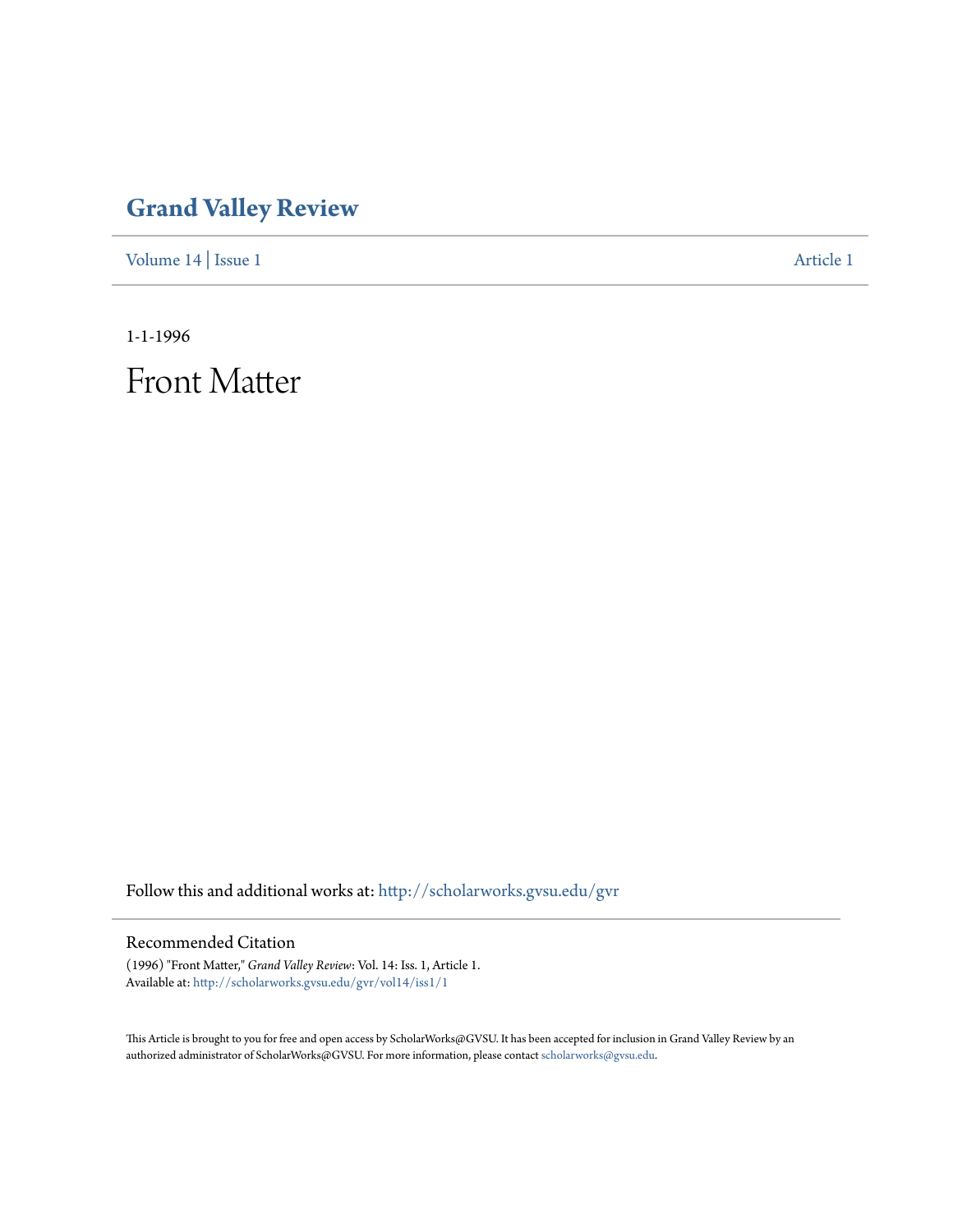

**Experiments in Education: Contemporary Views**